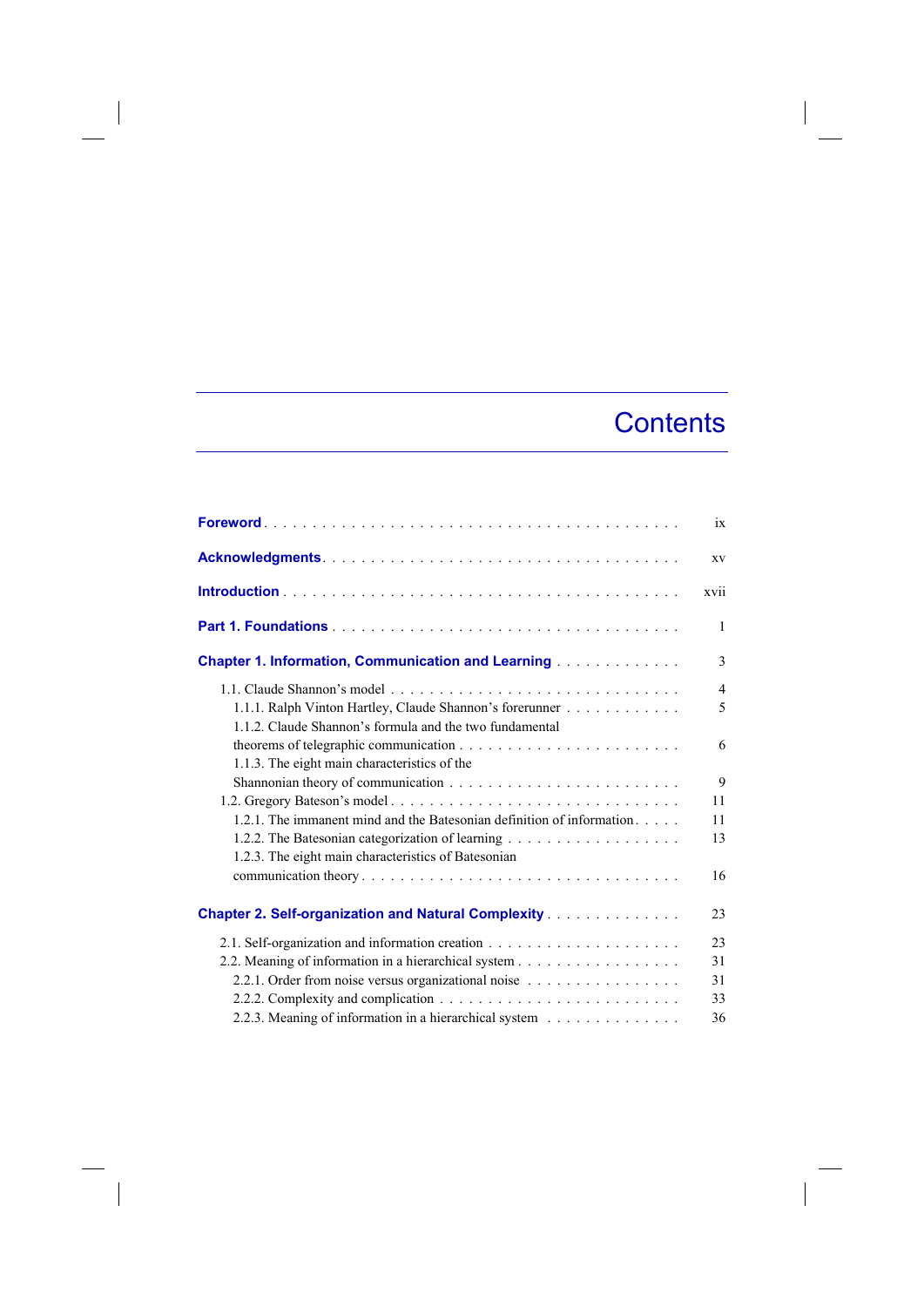$\overline{\phantom{a}}$ 

 $\overline{\phantom{a}}$ 

| <b>Chapter 3. Human Memory as a Self-organized Natural System</b>                                               | 41  |
|-----------------------------------------------------------------------------------------------------------------|-----|
| 3.1. The theory of functional localization or invented memory.                                                  | 42  |
|                                                                                                                 | 42  |
|                                                                                                                 | 45  |
|                                                                                                                 | 47  |
|                                                                                                                 | 63  |
| 4.1. Six hypotheses relating to the structure of the network.                                                   | 64  |
| 4.2. Eight hypotheses relating to the evolution of the network                                                  | 70  |
| 4.2.1. Assumptions related to inter-individual communication                                                    | 71  |
| 4.2.2. Hypotheses related to intra-individual cognition.                                                        | 74  |
|                                                                                                                 | 81  |
| <b>Chapter 5. Scope, Dimensions, Measurements and Mobilizations Albert 2.</b>                                   | 83  |
|                                                                                                                 | 85  |
|                                                                                                                 | 92  |
| 5.2.1. The creative analogy of weak novelty:                                                                    |     |
| 5.2.2. The creative analogy of radical novelty:                                                                 | 95  |
|                                                                                                                 | 101 |
| <b>Chapter 6. Provisional Regionalization and Final Homogenization [1996]</b>                                   | 113 |
| 6.1. Formation of clusters of actors and regionalization of the network space                                   | 114 |
| 6.2. Instability and erasure of regions within the network                                                      | 124 |
| 6.3. Evolution of information production at the level of the global                                             |     |
|                                                                                                                 | 132 |
|                                                                                                                 | 141 |
| <b>Chapter 7. Propensities to Communicate, the Specious</b><br>Present and Time as Such, the Point of View from |     |
|                                                                                                                 | 143 |
| 7.1. Propensities to communicate and the specious present.                                                      | 144 |
|                                                                                                                 | 151 |
| 7.3. A point of view from nowhere or a point of                                                                 |     |
|                                                                                                                 | 156 |
|                                                                                                                 | 161 |